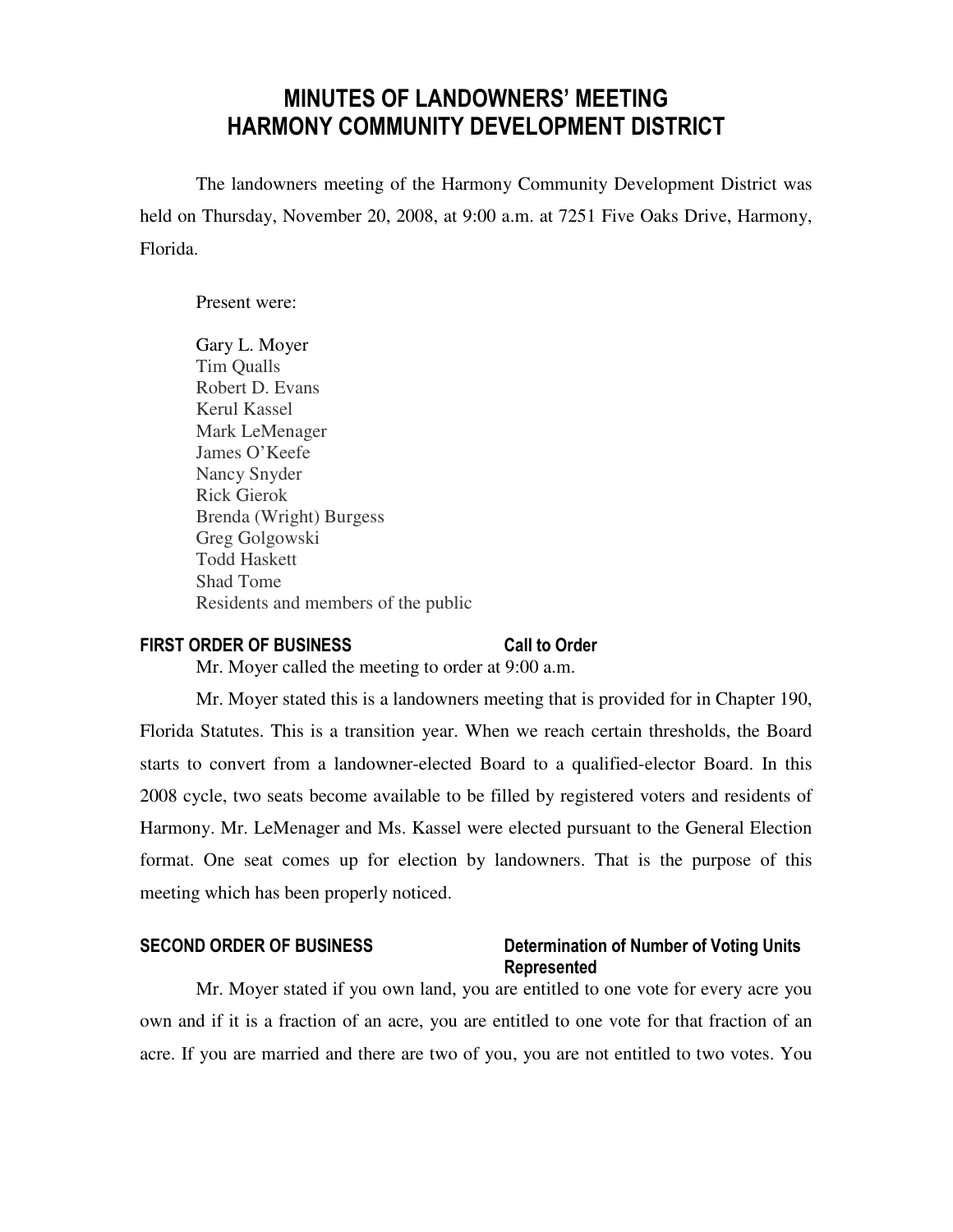only get one vote for the property you own. I will canvass the landowners to determine the number of units that are represented.

Ms. LeMenager stated my husband and I own two homes.

A resident stated we own one home.

 Mr. Tome we have 485 votes, consisting of 228 platted lots and 257 acres of undeveloped land.

Ms. Snyder stated I own four homes.

Ms. Kassel stated I own one home.

Mr. Nicholas stated I own one home.

Mr. Moyer stated 494 votes are represented at this meeting.

## THIRD ORDER OF BUSINESS Election of Chairman for the Purpose of Conducting the Landowners' Election

 Mr. Moyer stated when the landowners are assembled, we need to elect a Chairman to conduct the meeting. It is appropriate for a landowner to nominate a Chairman. It can be anyone and does not need to be a landowner.

Ms. Snyder stated I nominate Mr. Robert Evans

On MOTION by Ms. Snyder, seconded by Mr. O'Keefe, with all in favor, approval was given to elect Mr. Evans as Chairman for the purpose of conducting the landowners meeting.

## FOURTH ORDER OF BUSINESS Nominations for the Position of

# Supervisors (1)

Mr. Moyer stated there is one position that is available, which is Seat 1 currently

held by Mr. Evans.

Mr. Tome stated I nominate Mr. Robert Evans.

Mr. Moyer stated hearing no other nominations, I will close the nominations.

## FIFTH ORDER OF BUSINESS Casting of Ballots

 Mr. Moyer stated rather than distributing an official ballot to everyone, we will do this on a voice vote. Upon voice vote, with all in favor, 494 votes were cast for Mr. Evans.